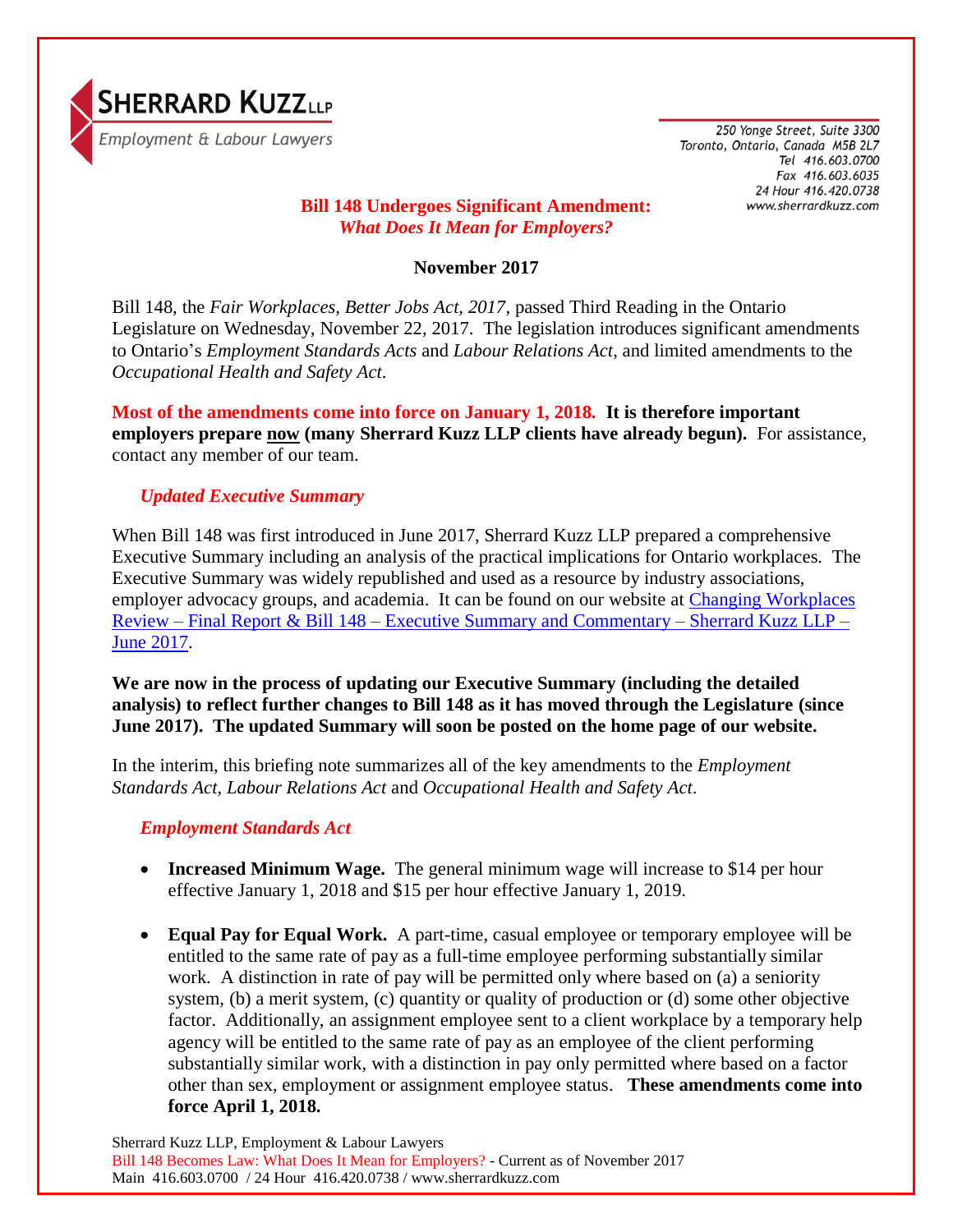- **Scheduling Restrictions.** Bill 148 introduces amendments to the *Employment Standards Act* aimed at reducing the ability of an employer to change the working hours of an employee on short notice. An employee will be entitled to at least three hours of regular pay where (a) the employee attends at work for a shift longer than three hours but works fewer than three hours, (b) the employee is on-call and is not called into work or is called in for fewer than three hours, and (c) the employee has an entire scheduled day of work cancelled within 48 hours of its intended start. An employee will also have the right to refuse a shift where the request to work is made fewer than 96 hours (4 days) prior to the start of the shift. Finally, after three months of employment, an employee will be entitled to request a change to his or her work schedule or location. **These amendments come into force January 1, 2019.**
- **Related Employer Liability.** Bill 148 amends the existing related employer provisions of the *Employment Standards Act*. Two employers may now be found to be "related employers" simply because they carry on *related businesses or activities*. **This amendment comes into force January 1, 2018.**
- **Employee Misclassification**. An employer will be in violation of the *Employment Standards Act* where it misclassifies an employee (*i.e.*, characterizes an employee as an independent contractor). In cases where an individual alleges he or she is an employee, the employer will bear the burden of proving the individual is not an employee. An employer may also be subject to a fine or penalty for any misclassification. **This amendment comes into force on Royal Assent.**
- **Vacation.** After five years of employment, an employee will be entitled to three weeks of vacation time and 6% vacation pay. **This amendment comes into force January 1, 2018.**
- **Public Holiday Pay**. Bill 148 amends the public holiday pay calculation formula entitling an employee to public holiday pay based on the wages paid to the employee in the pay period prior to the public holiday, divided by the **days worked** in that pay period. This may result in a significant public holiday pay windfall for a casual employee who may only work with an employer a few days a month. **This amendment comes into force January 1, 2018.**
- **Personal Emergency Leave**. Some of the most significant amendments in Bill 148 are with respect to Personal Emergency Leave ("PEL"). Bill 148 removes the 50-employee threshold for the application of PEL, meaning every employer (regardless of the number of employees) will be obligated to comply with the requirement to provide an employee up to ten days of PEL in each calendar year. The first two days of PEL are to be **with pay**. While an employer may require evidence to verify the need for the leave, Bill 148 expressly prohibits an employer from requesting a doctor's note. **This amendment comes into force January 1, 2018.**
- **Pregnancy Leave.** An employee will be able to take up to 12 weeks of pregnancy leave in the case of a stillbirth or miscarriage, an increase from the existing entitlement of 6 weeks. **This amendment comes into force January 1, 2018.**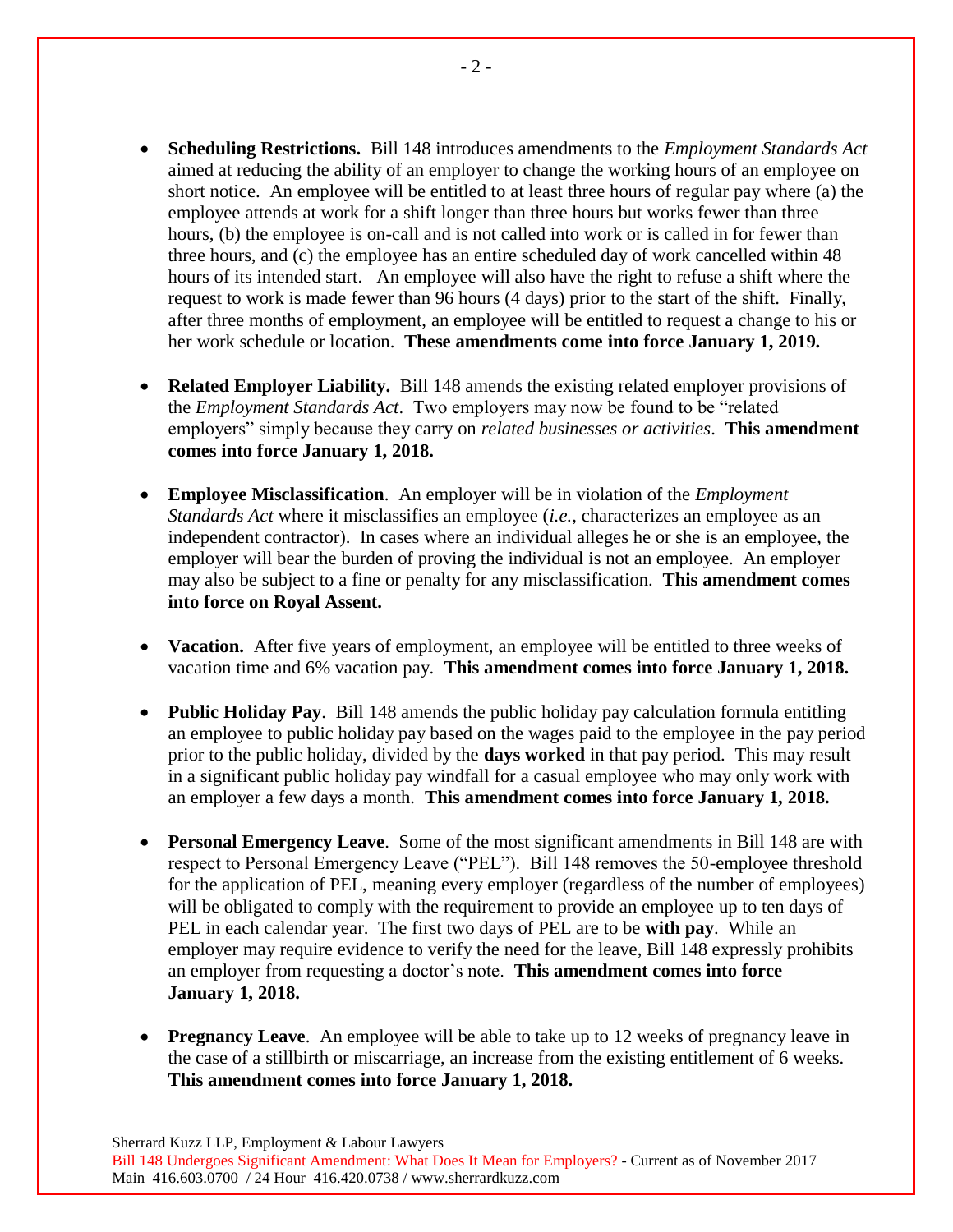- **Parental Leave.** An employee will be able to take up to 61 weeks of parental leave where a pregnancy leave is also taken by the employee, or 63 weeks if no pregnancy leave is taken. This is an increase from the existing entitlement of 35 weeks if pregnancy leave is taken or 37 weeks if no pregnancy leave is taken. **This amendment comes into force on the later of December 3, 2017 or Bill 148 receiving Royal Assent.**
- **Domestic Violence and Sexual Assault Leave**. A new leave introduced by Bill 148, an employee will be entitled to up to 10 days and 15 weeks of leave in each calendar year for prescribed reasons related to the domestic violence or sexual assault of the employee or the employee's child, or the threat of such violence. The first five days of this leave are to be with pay. An employee will need to have been employed for at least 13 weeks to be entitled to Domestic Violence and Sexual Assault Leave. **This amendment comes into force January 1, 2018.**
- **Critical Illness Leave**. A new leave introduced by Bill 148, this leave replaces the existing Critically Ill Child Care Leave. An employee will be entitled to a leave of up to 17 weeks to provide care and support to a critically ill adult family member and up to 37 weeks to provide care and support to a critically ill family member who is a child (under the age of 18). An employee will need to have been employed for at least 6 months to be entitled to Critical Illness Leave. **This amendment comes into force on the later of December 3, 2017 or Bill 148 receiving Royal Assent.**
- **Child Death Leave and Crime-Related Child Disappearance Leave.** These are two new, separate leaves under Bill 148 which replace the existing Crime-Related Child Death or Disappearance Leave. An employee will be entitled to up to 104 weeks of unpaid leave following the death of a child (regardless whether crime-related) or on the crime-related disappearance of a child. An employee will need to have been employed for at least 6 months to be entitled to either leave. **This amendment comes into force January 1, 2018.**
- **Family Medical Leave**. An employee will be entitled to a leave of up to 28 weeks in a 52 week period to provide care or support to a family member who has a serious medical condition with a significant risk of death within 26 weeks, an increase from the existing entitlement of 8 weeks. **This amendment comes into force January 1, 2018.**

### *Labour Relations Act*

- **Every amendment to the** *Labour Relations Act* **will come into force on the later of January 1, 2018 or Bill 148 receives Royal Assent.** Earlier versions of Bill 148 had proposed these amendments not take effect until six months after Royal Assent. **Employers should therefore be aware these amendments will take effect sooner than initially anticipated**.
- **Card-Based Certification in Specified Industries.** While card-based certification currently applies to the construction industry, Bill 148 expands it to the temporary help agency industry, home care and community services industry and building services sector. The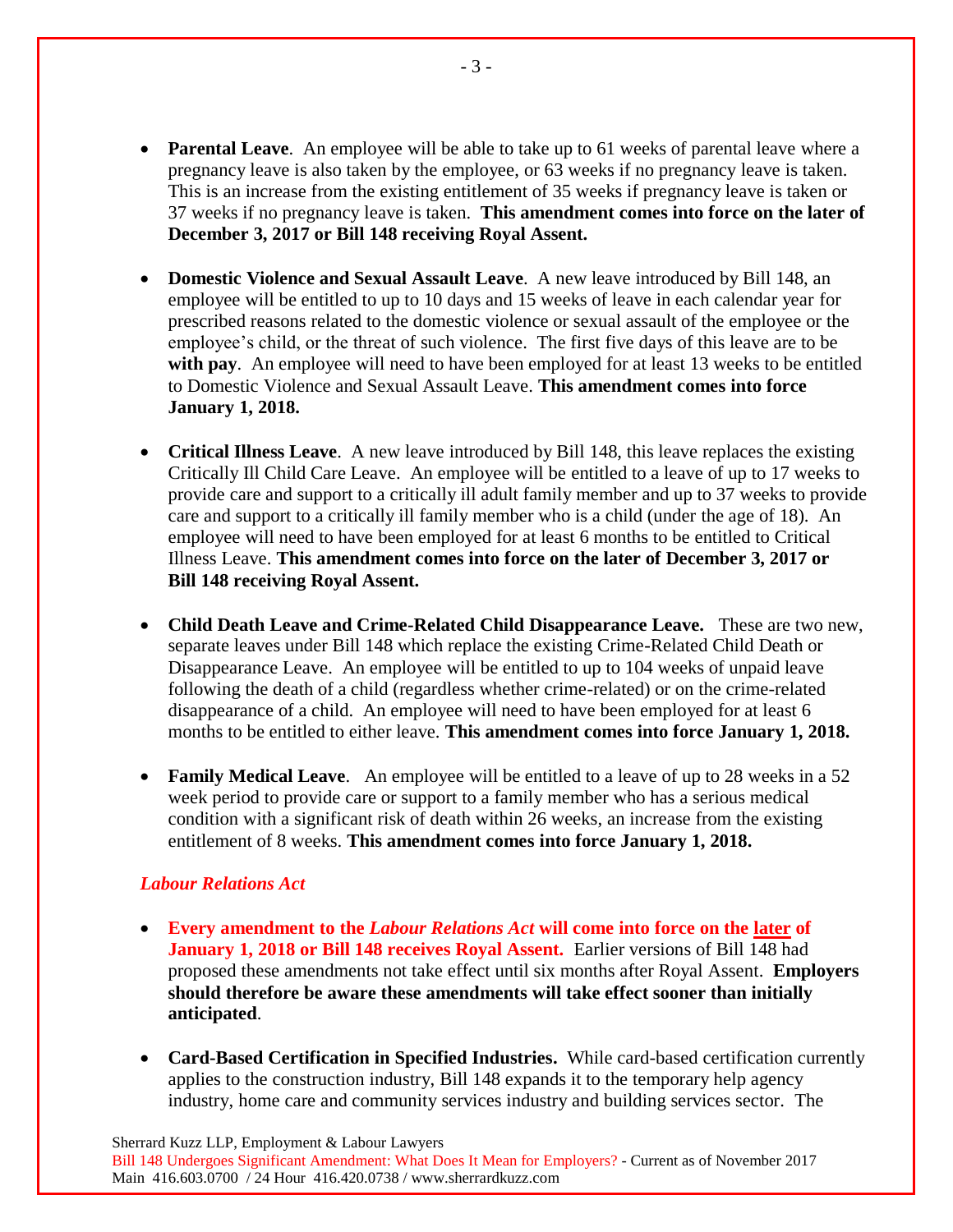significance of card-based certification is it allows a union to become certified **without a vote** where it can demonstrate it has the support of greater than 55% of the proposed bargaining unit. Where a union can meet this threshold, the Ontario Labour Relations Board (the "Board") can (and generally will) certify the union without the necessity of a secret ballot vote.

- **Access to Employee List**. A union will be able to apply to the Board for access to a list of employees in a proposed bargaining unit for the purpose of organizing the workplace. This is one of the most controversial amendments to the *Labour Relations Act*. To obtain access to the list, the union must demonstrate membership support from at least 20% of the proposed bargaining unit. The employee list is to contain each employee's name, phone number and personal email address (if the employer has this information). If equitable to do so, the Board may also order the employer provide additional employee information (such as job title) and any other means of contact the employee may have provided to the employer, except for the employee's home address.
- **Remedial Certification**. Under Section 11 of the *Labour Relations Act,* the Board may certify an employer where, as a result of an employer's actions (generally in the course of a union organizing campaign), the Board is satisfied (a) the true wishes of the employees in the bargaining unit are not likely to be reflected in a representation vote, or (b) the union was not able to obtain membership cards from at least 40 per cent of the individuals in the proposed bargaining unit at the time an application for certification is filed. Bill 148 dictates an employer must be certified where the Board finds a violation of Section 11. This will no longer be a discretionary remedy.
- **First Contract Mediation/Arbitration**. An employer or union will have access to mediation and mediation/arbitration in the context of a first collective agreement on request. Where the Board grants an application for mediation-arbitration, any concurrent displacement or decertification application is dismissed and the parties cannot commence or continue any strike or lockout.
- **Expanded Successor Rights.** Where a contract for building services comes to an end and a new provider contracts to provide those services, this change in service provider will be deemed to be a "sale of a business" for the purpose of the *Labour Relations Act.*  Accordingly, if a service provider is certified and bound to a collective agreement and loses a building service contract to a new service provider, that new service provider becomes bound to the collective agreement and any outstanding obligations incurred but not satisfied by the previous service provider.
- **Bargaining Unit Consolidation**. Following certification, a union (or employer) may apply to the Board have a newly-certified bargaining unit consolidated with an existing bargaining unit of the employer represented by the same union. Additionally, a union and employer may make joint application to the Board to modify an existing bargaining unit structure, which may include consolidating units, amending collective agreements to address a

Sherrard Kuzz LLP, Employment & Labour Lawyers

Bill 148 Undergoes Significant Amendment: What Does It Mean for Employers? - Current as of November 2017 Main 416.603.0700 / 24 Hour 416.420.0738 / www.sherrardkuzz.com